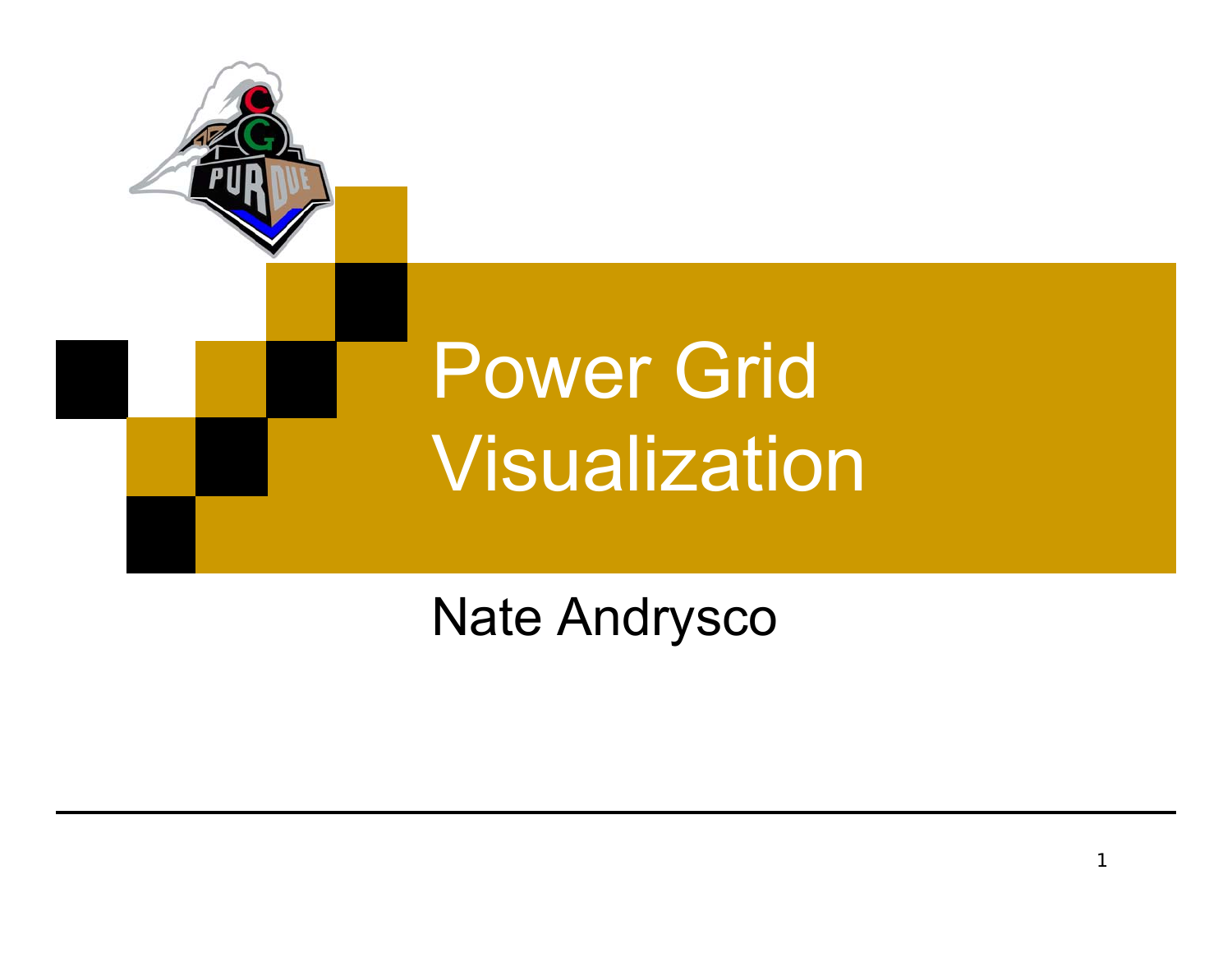

#### ■ Transmission

**□ Converting to high voltage allows less power** loss during transmission (step-up).

 $\blacksquare$  P = IV = V<sup>2</sup> / R

 $P_{\text{loss}} = RI^2 = R (P / V)^2 = RP$  $^2$  / V $^{2}$   $\tilde{=}$  7.2% in U.S.

#### $\Box$  High resistance causes high heat in transmission line (potentially very bad).

**□ Need to step-down voltage before it reaches** homes.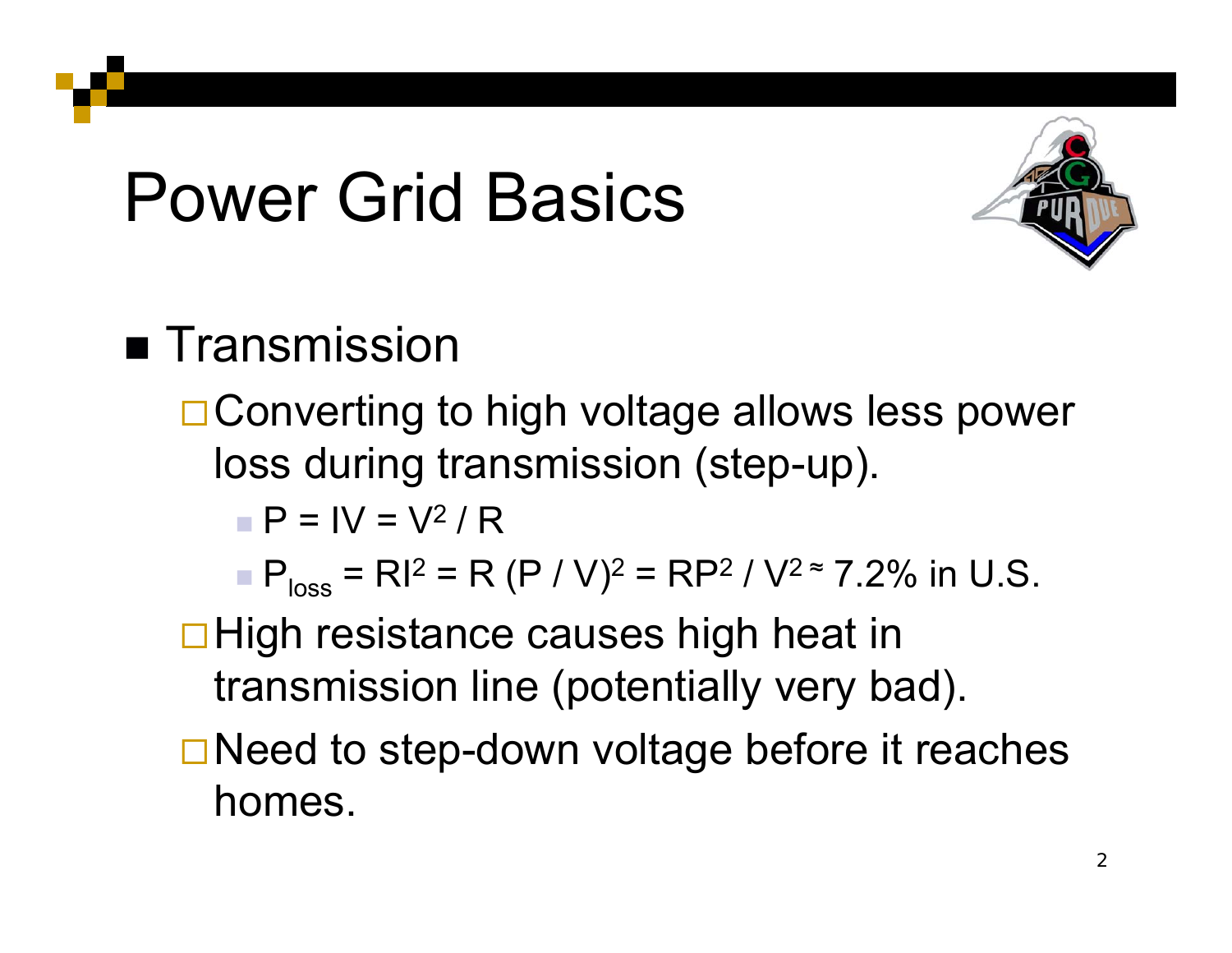

- Very large graph consisting of power generators and consumers (nodes) and transmission lines (edges).
- Electricity distributed as a 3-phase AC current (new voltage waveform generated 3 times per cycle).
	- $\Box$  Need to convert to a single-phase before reaching homes.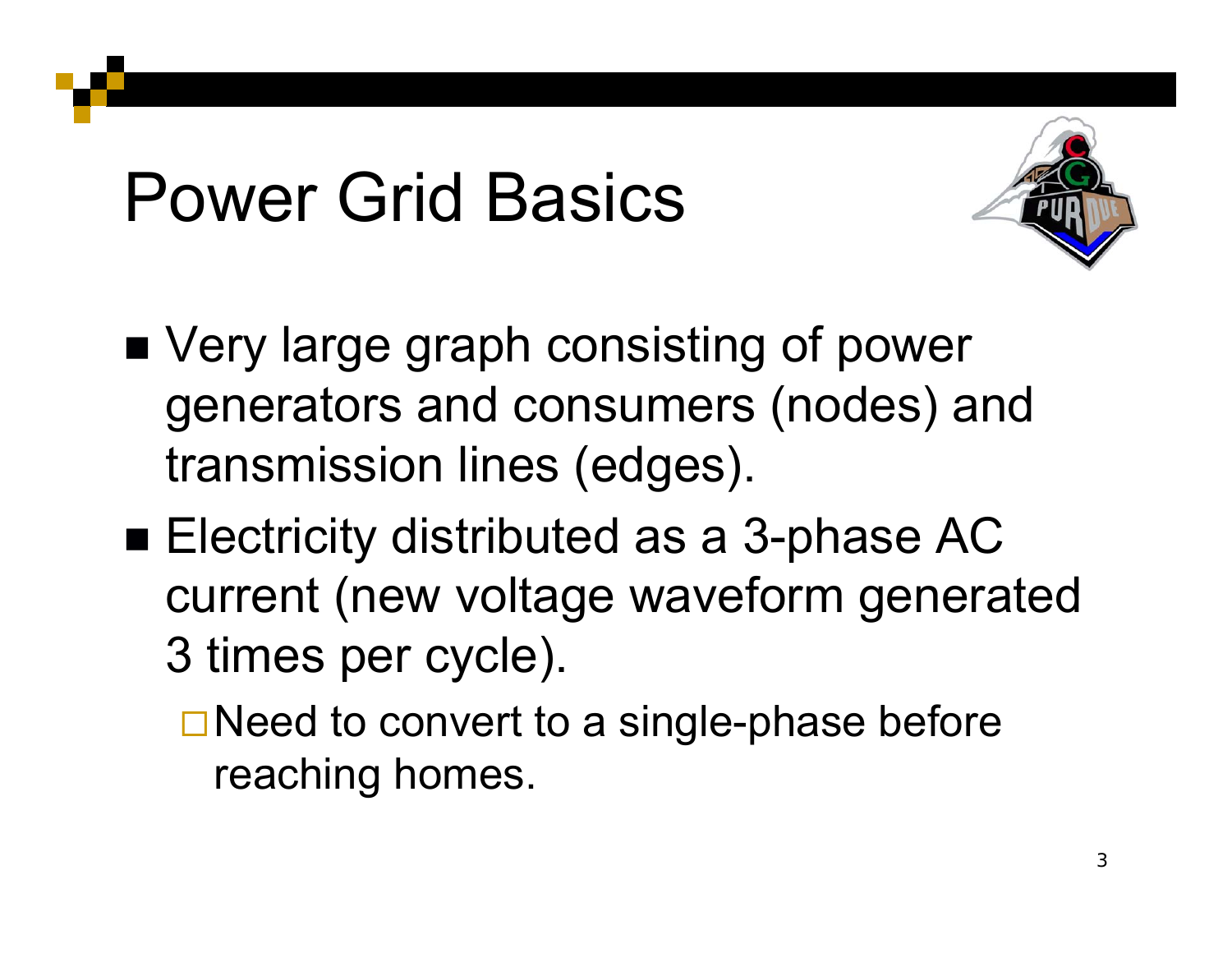

■ Electronic demand is very variable.

- $\Box$  Often cheaper to import electricity from another unburdened power plant.
- $\Box$  The demand is often correlated locally (a hot day in the South), so energy may come from far away.

 Grids span across countries (such as our own grid, which comprises of the U.S. and a portion of Canada)

■ Power typically consumed within a second of generation.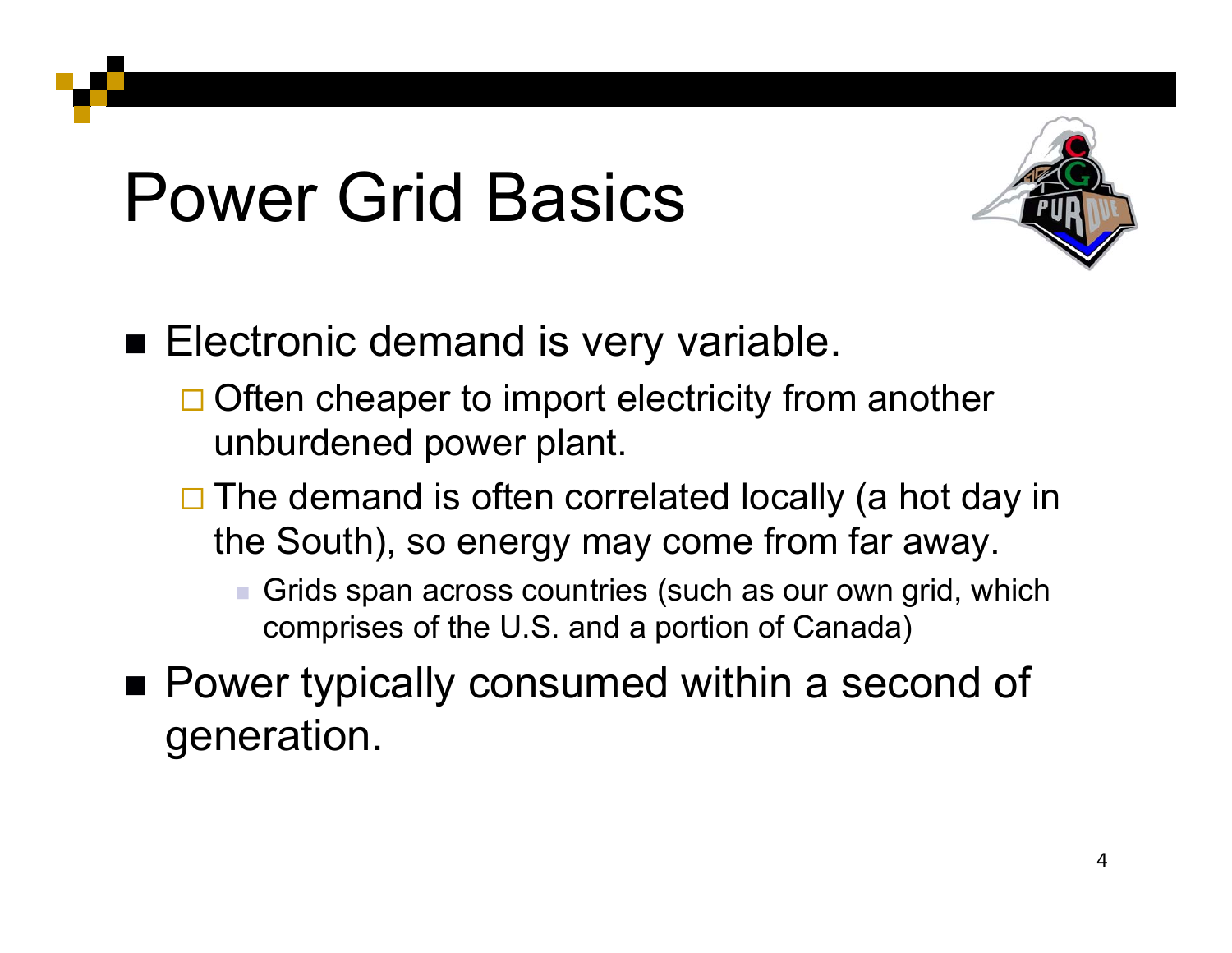

■ We pay to keep the 3-phase AC current from going too far out of phase.

 $\Box$  If a generator becomes too burdened, it requests a nearby generator to help, which may request another generator's help…

■ Cascading failures.

 $\Box$  Normally controlled by delays built into the system and the availability of alternate paths.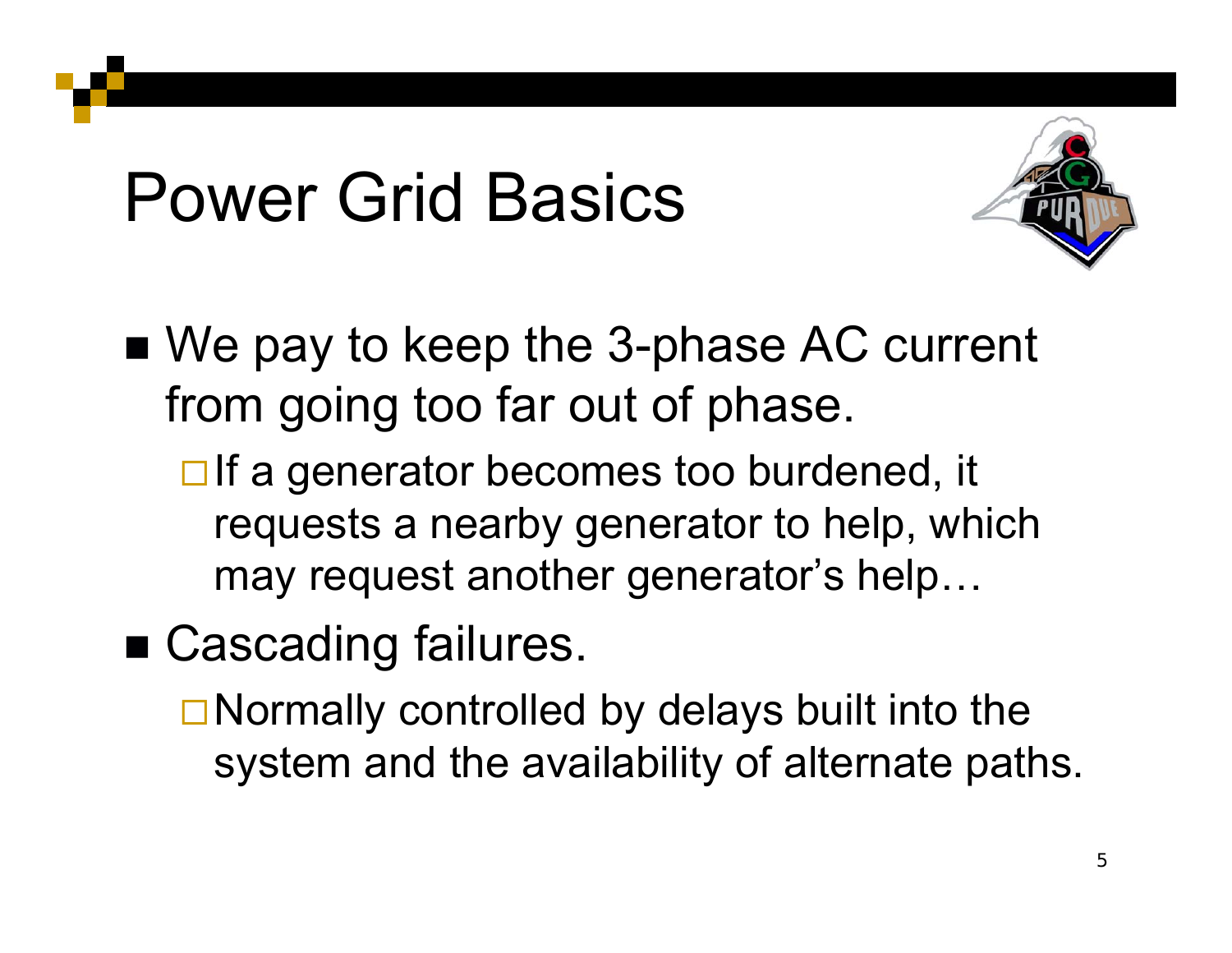## Human Response



- $\blacksquare$  Each power station has a human controller.
	- $\Box$  If they detect a possible cascading failure, they must shed load.
- **Example Assisted by power flow modeling tools.**
- $\blacksquare$  If they are unable to predict future events, they must fall back on a contingency plan and alert neighboring controllers.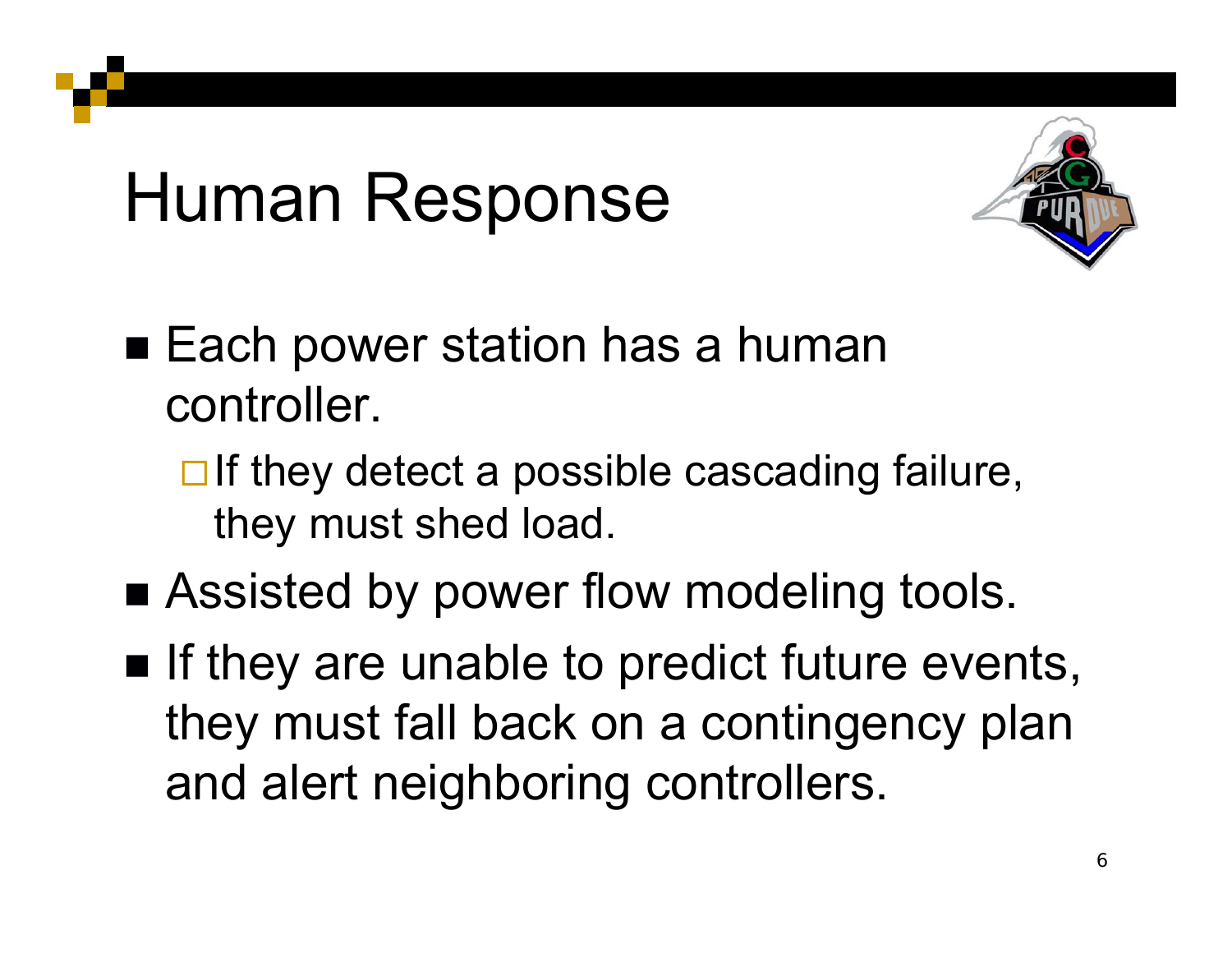# Northeast Blackout of 2003



- August 13<sup>th</sup>, 2003
	- □ 50 million people affected.
	- **□ 6 billion dollars in losses.**
- Main cause determined to be untrimmed trees in the Cleveland area.
	- $\square$  When a line hits a tree, the line is short circuited.
	- **□ Causes other lines to pick up the slack.** 
		- $\blacksquare$  Which causes increased load (resistance) on line  $\rightarrow$ increased heat on line  $\rightarrow$  line to sag more  $\rightarrow$  line to hit overgrown tree.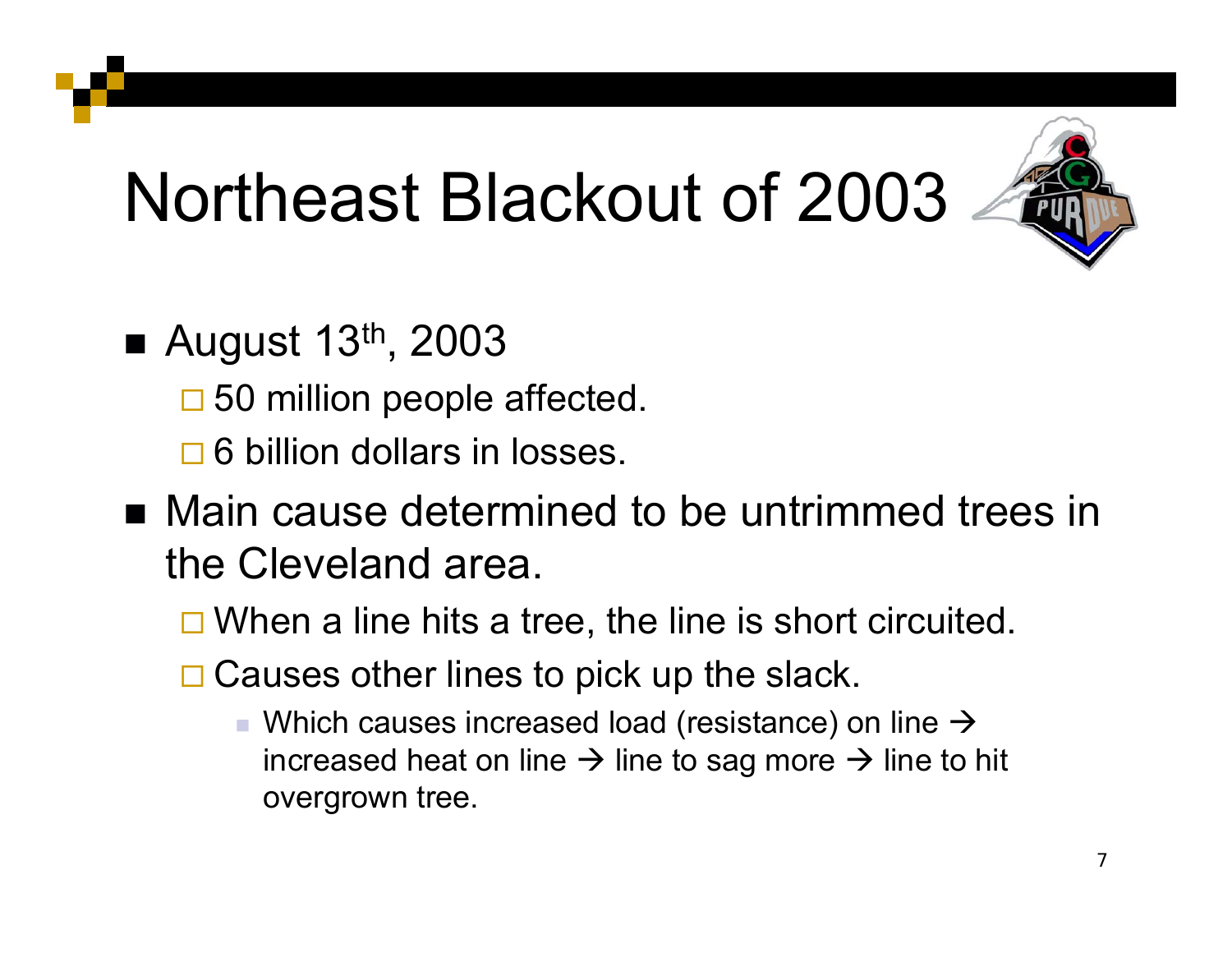# Visualizing Power Grids



- Large networks cannot be looked at all at once.
	- **□ Need to generalize areas of the grid.**
- Power stations also want to visualize the costs of generating electricity.
- $\blacksquare$  The data is illegal to have.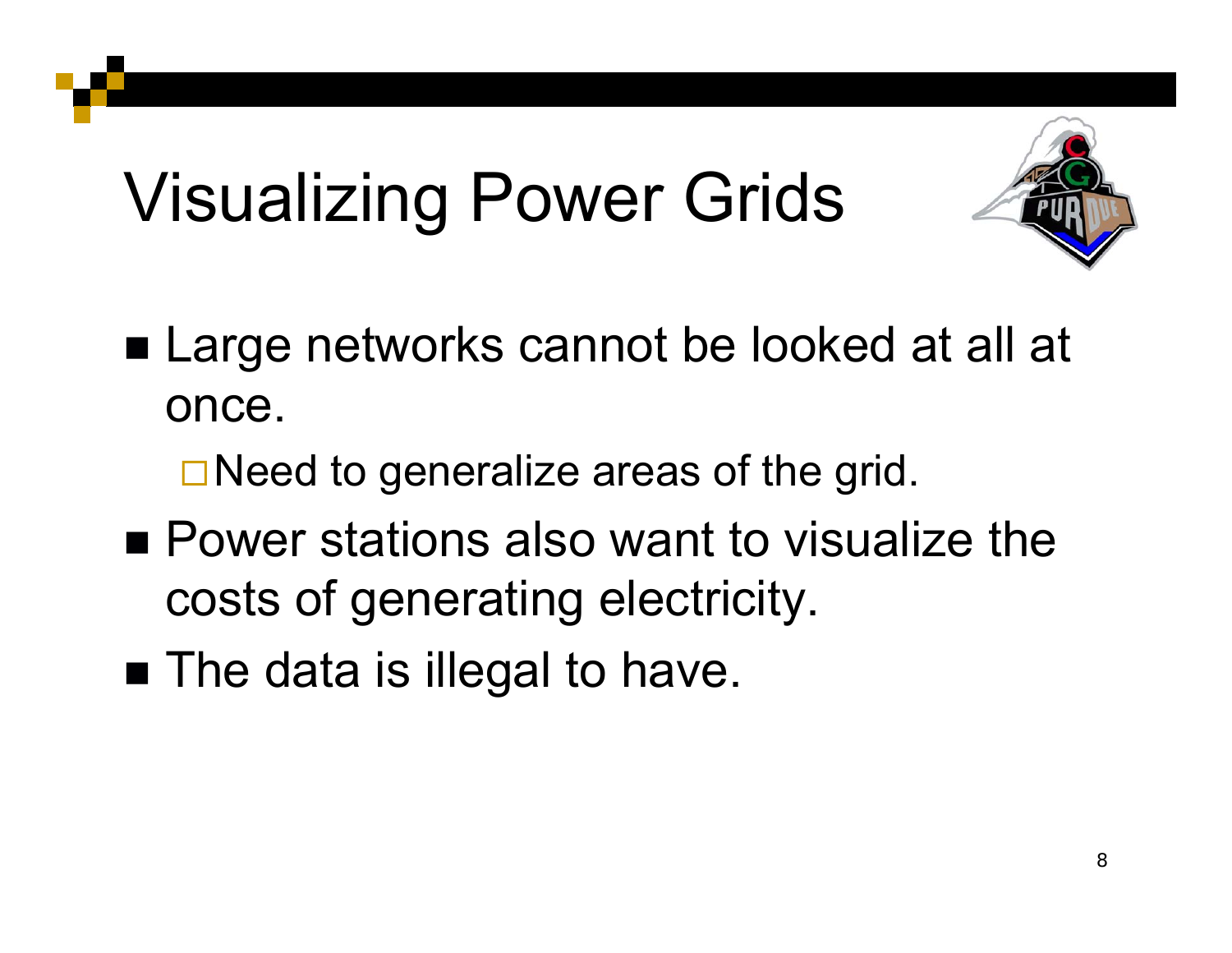## Previous Work



■ Power World Corporation □ Tom Overbye (also a professor ECE at UIUC)  $\square$  Seems to be the standard. **□ Most (if not all) power grid visualization** research stems from here.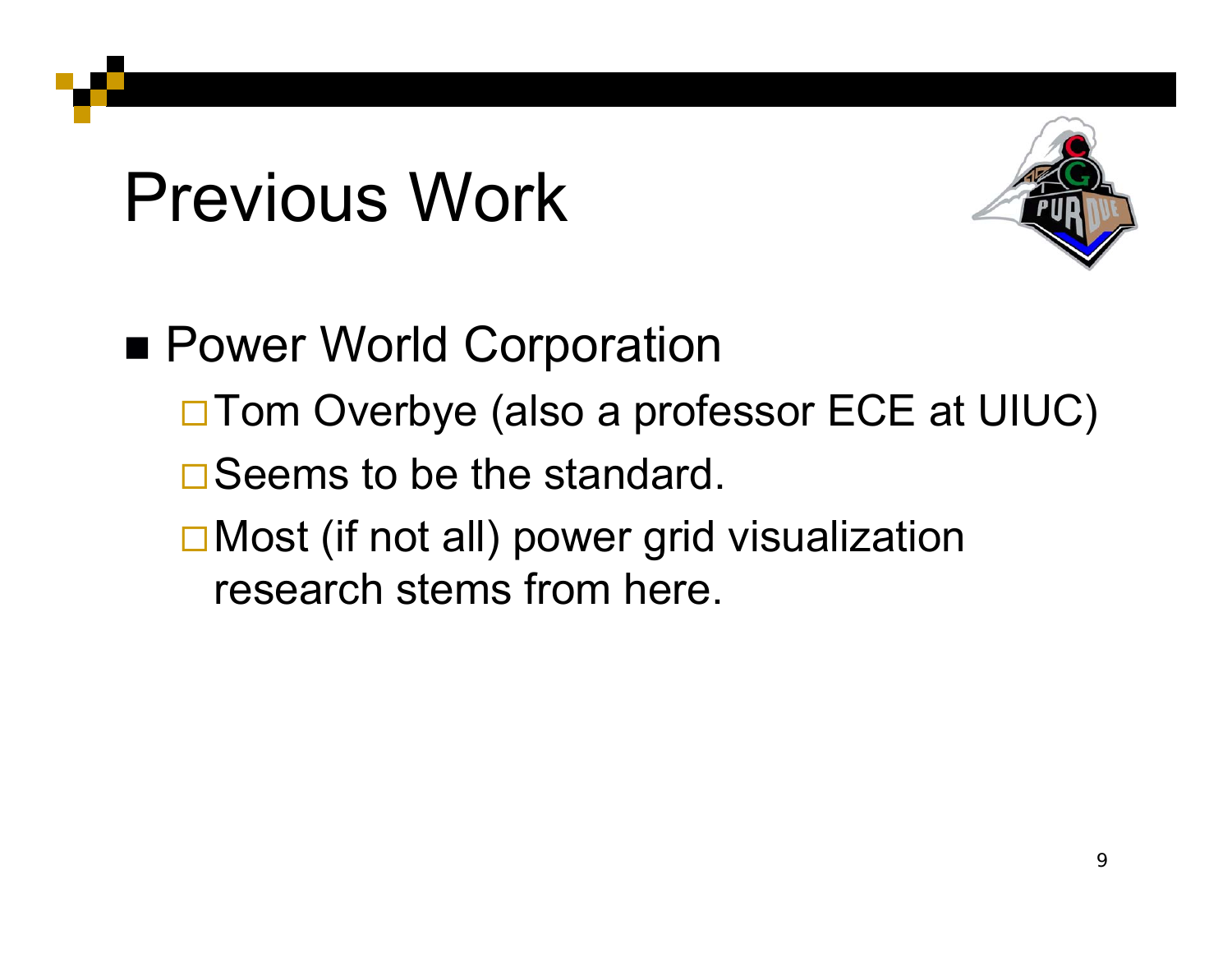#### Power World - Midwest

i i sta





10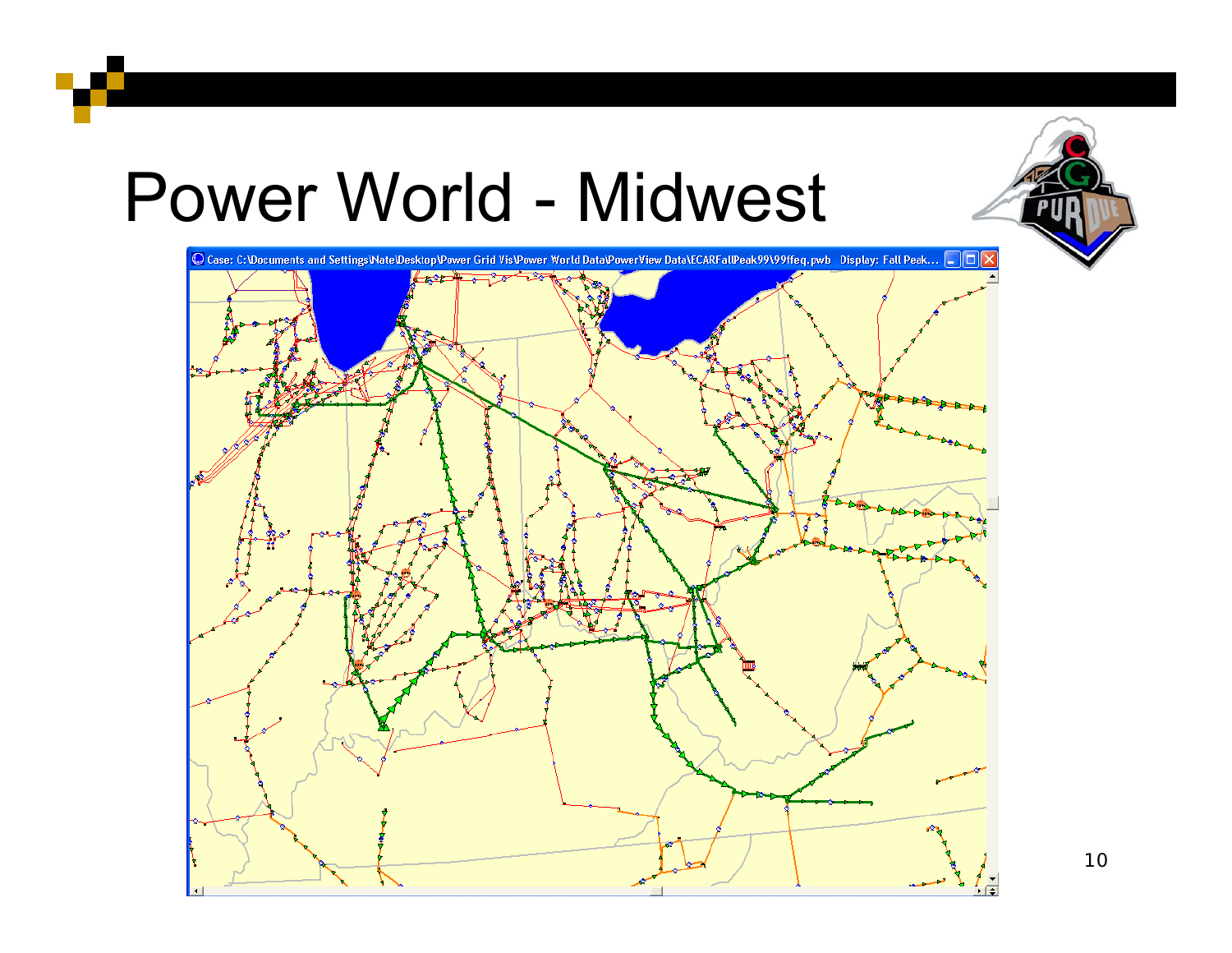#### Power World - Central Indiana

Case: C:\Documents and Settings\Nate\Desktop\Power Grid Vis\Power World Data\PowerView Data\ECARFallPeak99\99ffeq.pwb Display: Fall Peak...  $\boxed{\rule{0.6cm}{0.6cm}}$ ĻE N  $\blacksquare$ 

 $\mathbf{P}$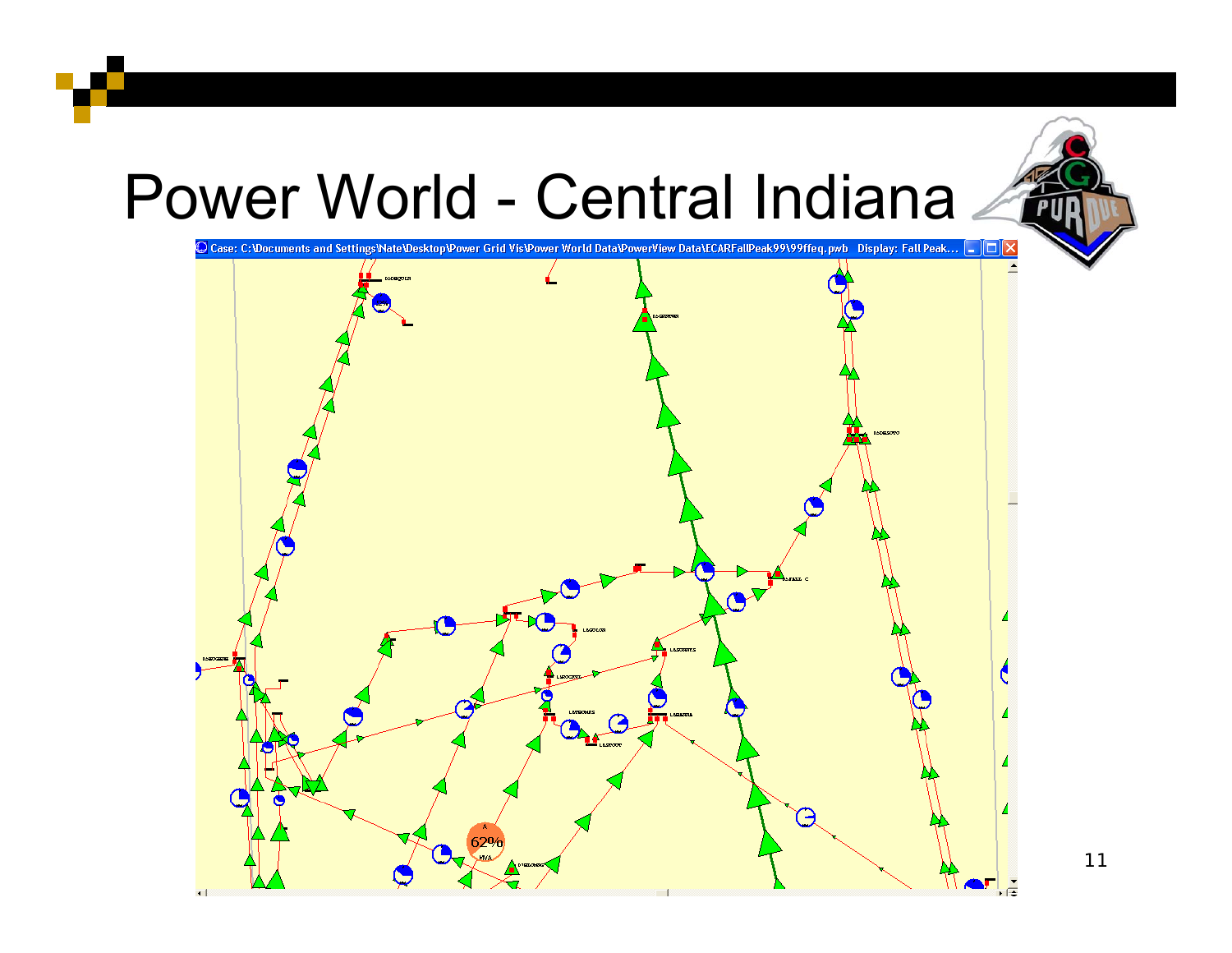# Power World Critique



- Load information displayed using pie charts and moving arrows. □ No use of color, speed of arrows, etc.
- $\blacksquare$  Inability to change background color.
- **Poor navigation.**
- A lot of information is there, just have to right click an object.
- Models more than just transmission lines.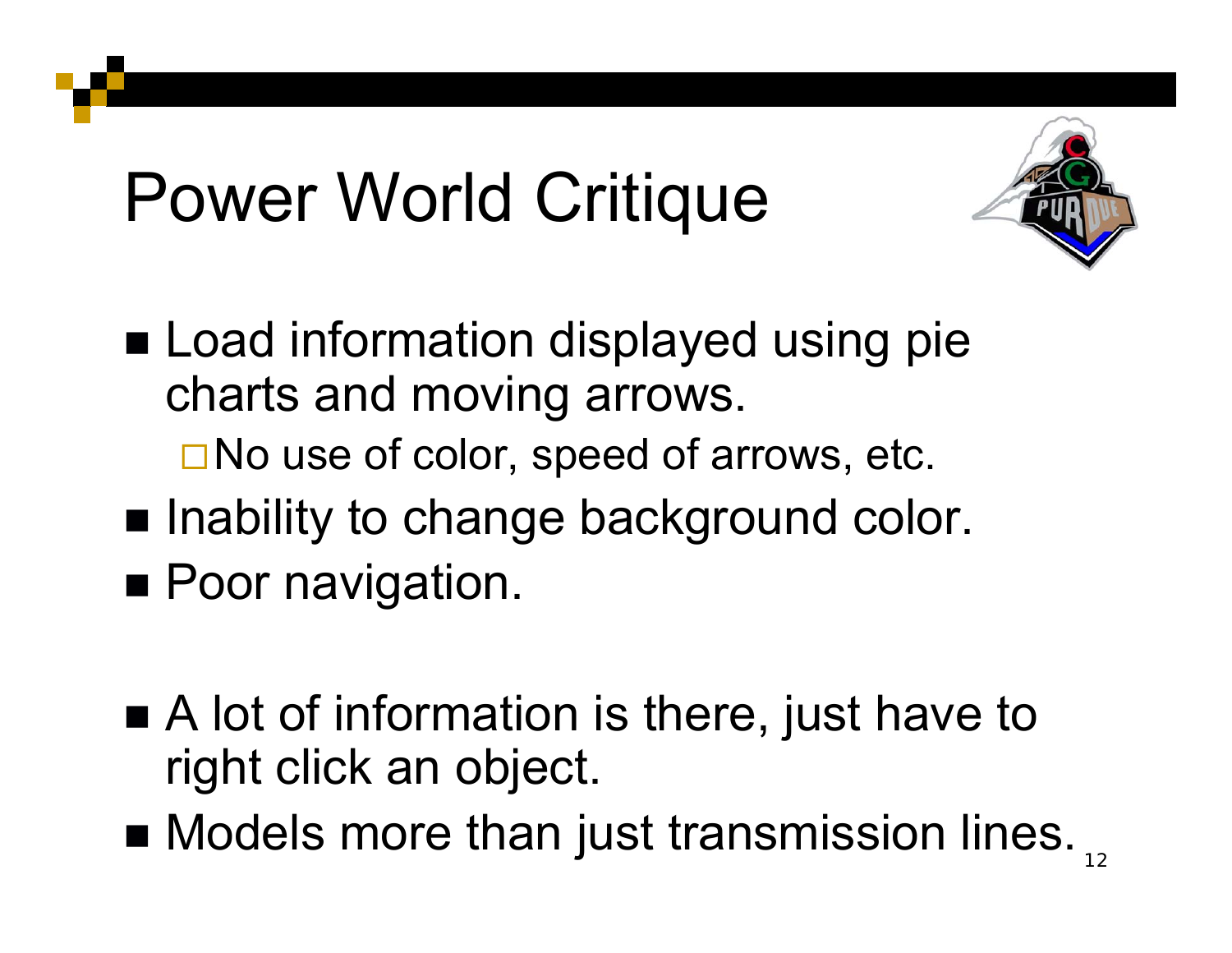# Obtaining Data



- As mentioned, having the data is illegal.  $\Box$  Can be used to gain a competitive advantage.
- Provided with large Power World datasets.
	- □ Power data is separate from graphical data.
		- Power data: Extracted an excel sheet using the Power World program.
		- Graphical data: In binary, had to reverse engineer.
			- $\square$  This includes the outlines for states and bodies of water.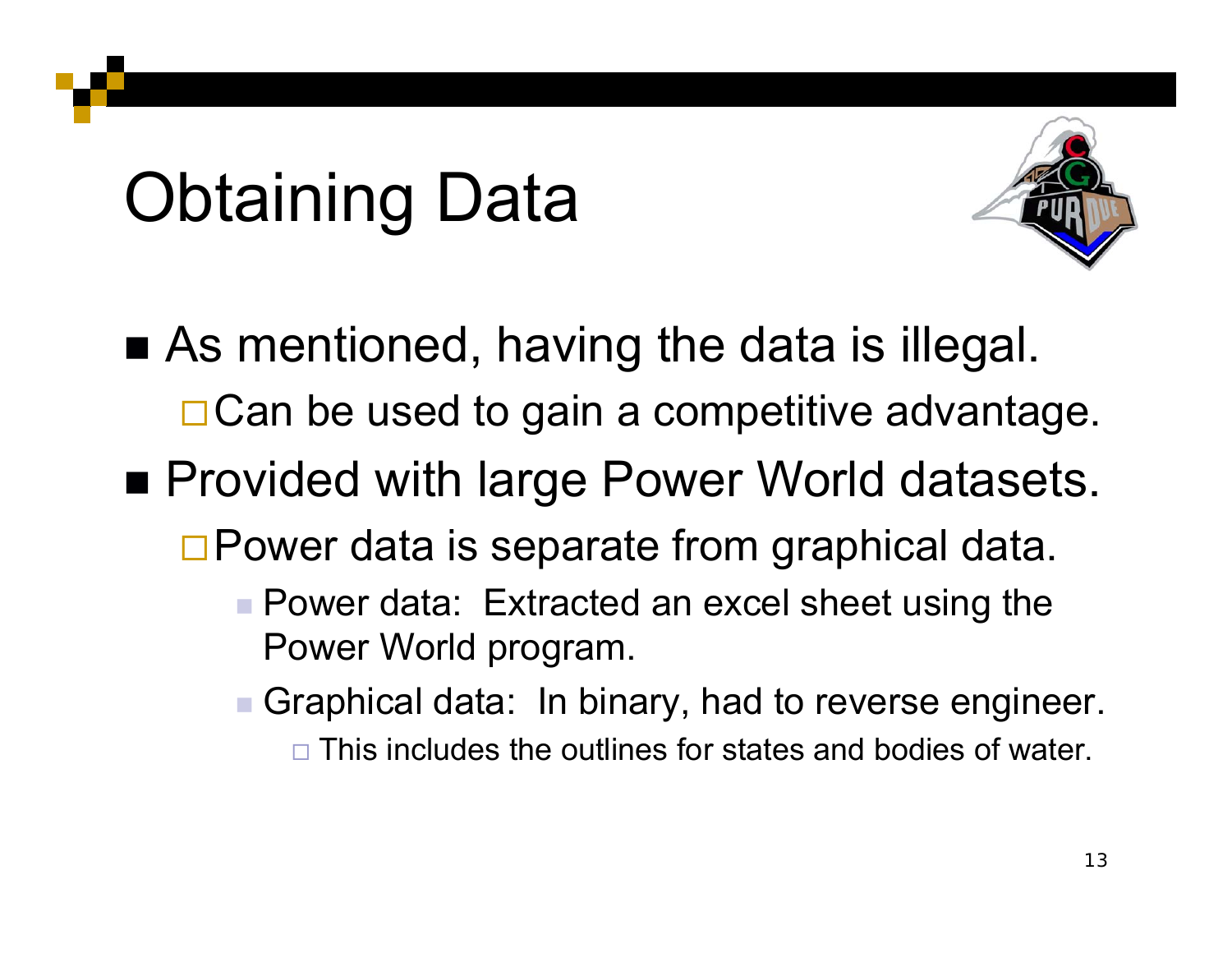#### Improvements on Power World



- Better interface for controlling zoom and pan.
- Ability to change background color.
- Transmission line information displayed using:
	- **-Line Color -Line Thickness** Animated dashed line
	- A Chart
	- All customizable.

**Arrow Size** Arrow ColorArrow Speed **Arrow Transparency** Arrow Density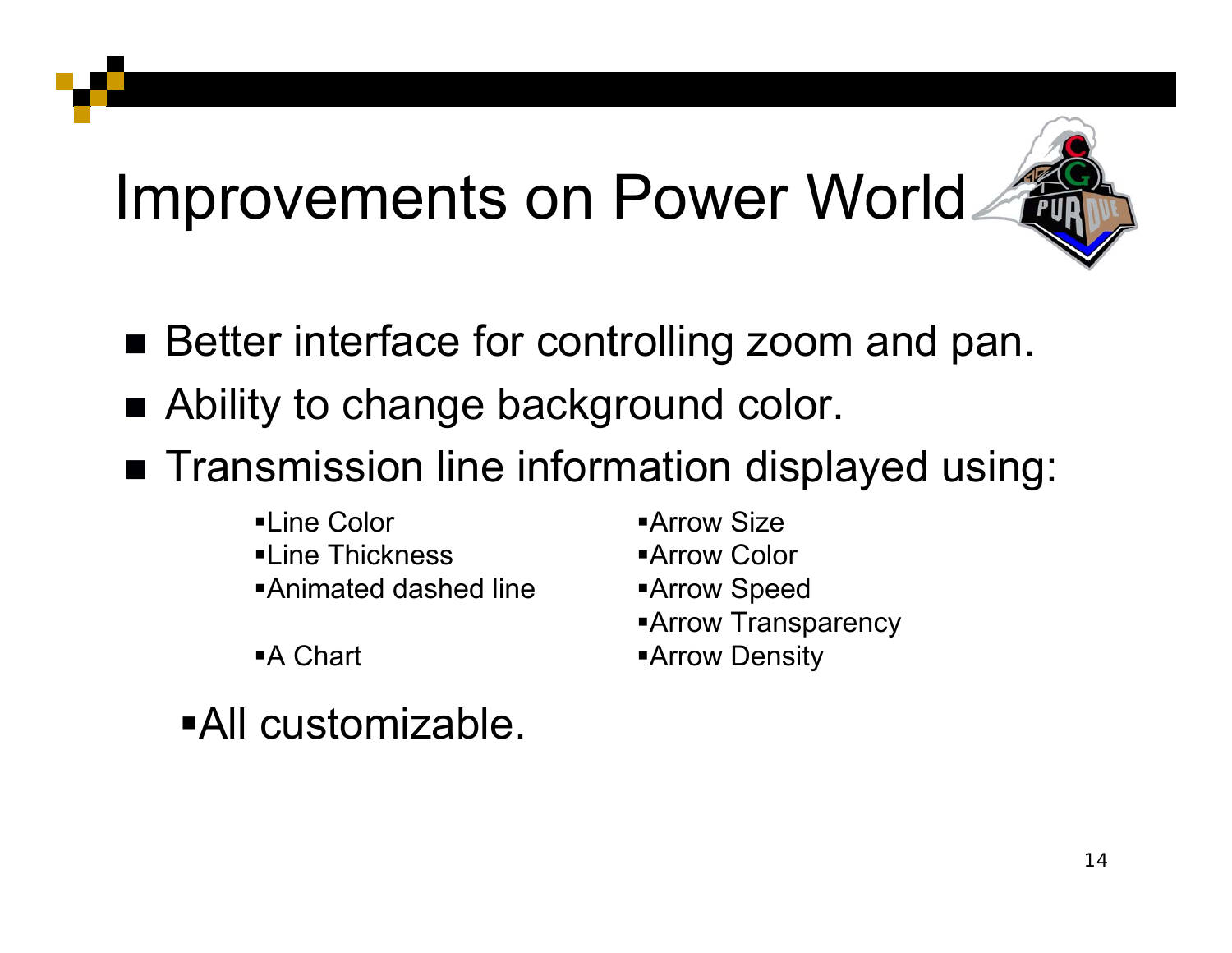#### Demo



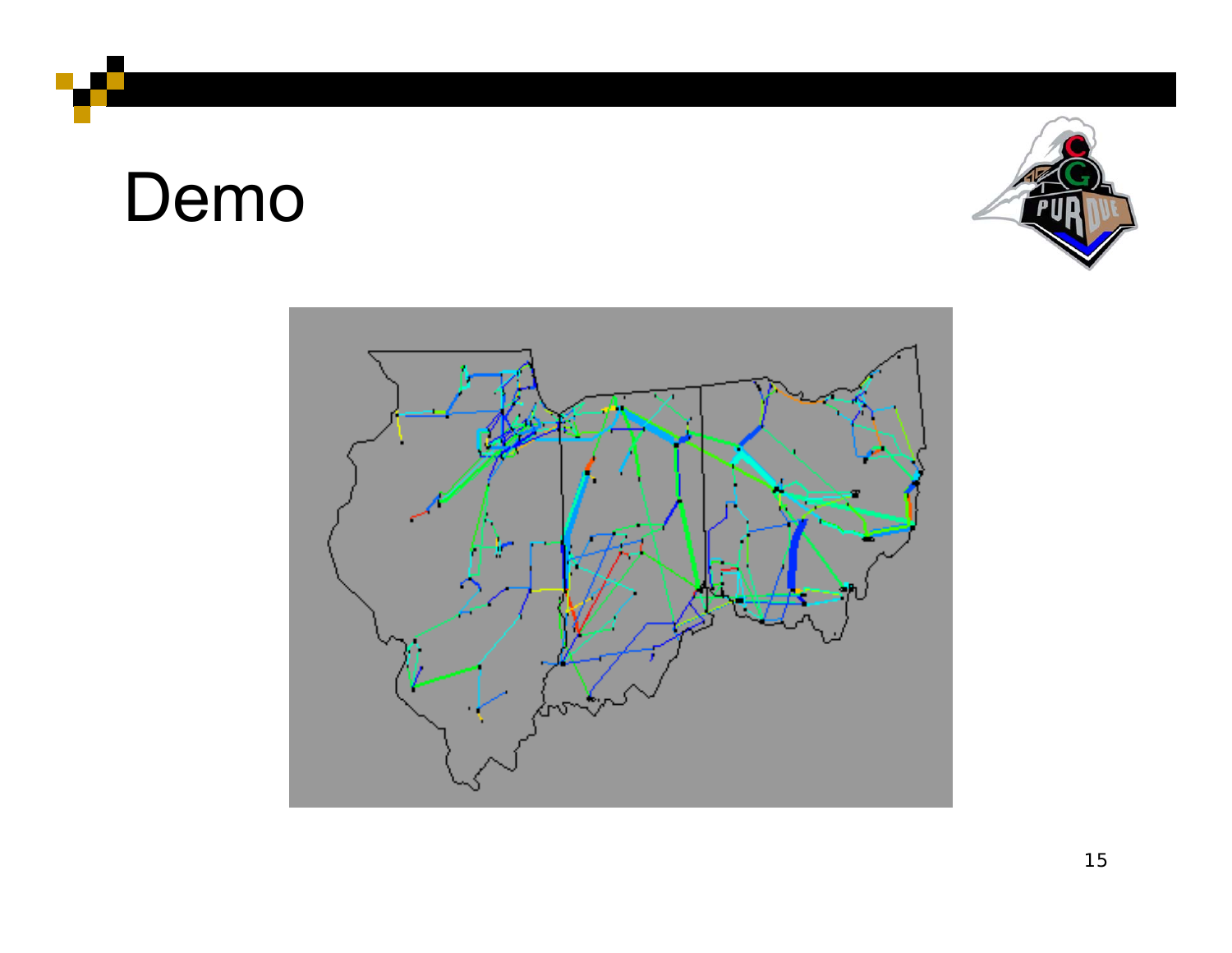#### Ideas for More Improvement



- Need input from a power grid expert.
	- $\Box$  Is visualizing certain variables needed?
	- □ Can other values be derived from the data we have?
	- □ At what point should values be capped?
	- $\Box$  Is it important to maintain geographic information?